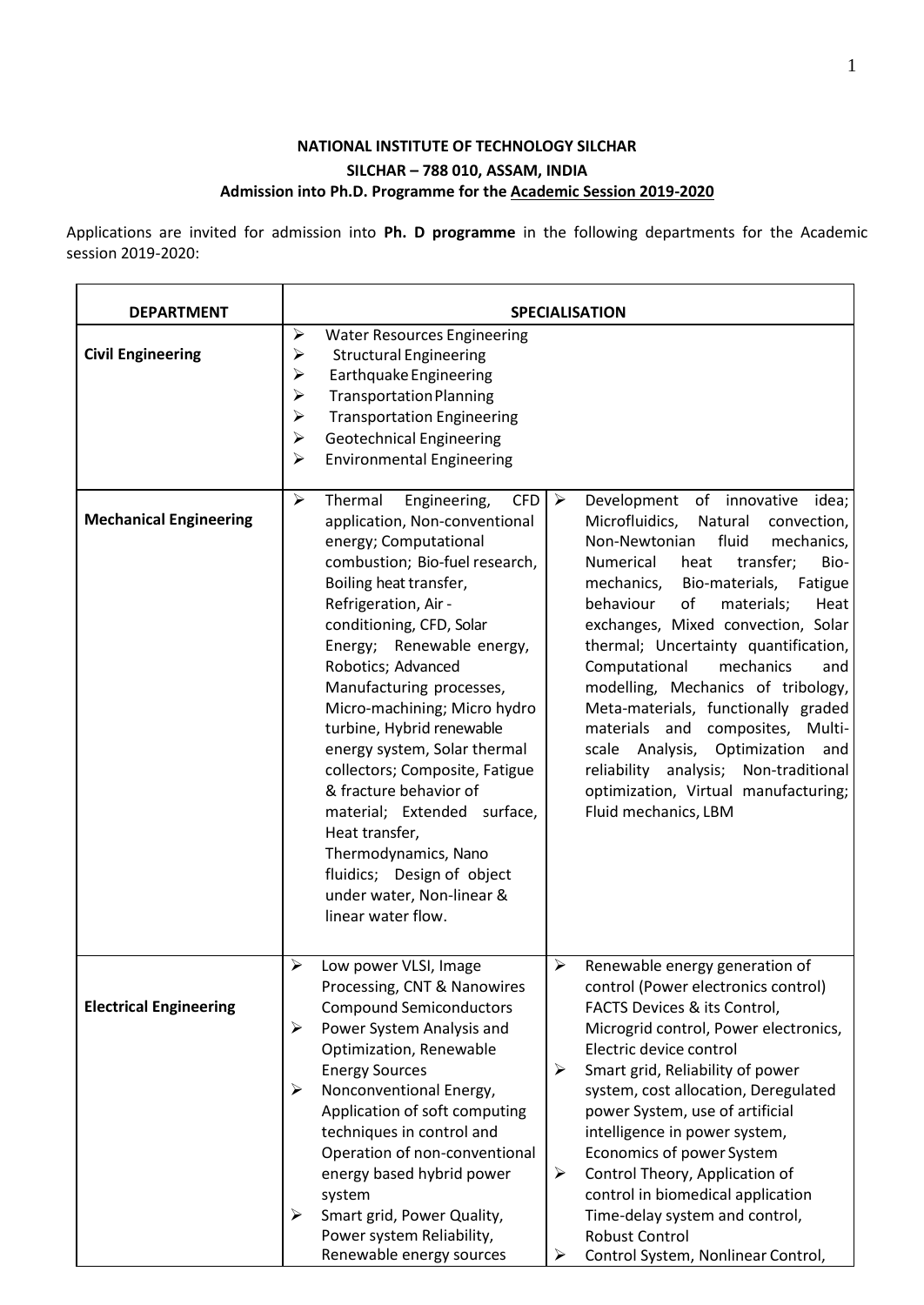|                                    | $\blacktriangleright$ | <b>Cogeneration Management,</b><br>Application of Big Data in<br>Power system<br>Micro-grid, Renewable energy<br>integration in competitive<br>power markets, FACTS device<br>Transmission system planning | ➤                                                              | adoptive control, Fractional order<br>control<br>Smart Grid, AGC, Brainwaves, LFCetc<br>> Semiconductor Devices, Electronic Design and Technology, Materials for |  |  |  |  |  |
|------------------------------------|-----------------------|------------------------------------------------------------------------------------------------------------------------------------------------------------------------------------------------------------|----------------------------------------------------------------|------------------------------------------------------------------------------------------------------------------------------------------------------------------|--|--|--|--|--|
| <b>Electronics &amp;</b>           |                       | Semiconductor Devices, High-k CMOS and Non-Volatile Memory, VLSI                                                                                                                                           |                                                                |                                                                                                                                                                  |  |  |  |  |  |
| Communication                      |                       | Carbon<br>Nanotube<br>Interconnects,<br>Interconnects, Stretchable                                                                                                                                         |                                                                |                                                                                                                                                                  |  |  |  |  |  |
| <b>Engineering</b>                 |                       | interconnects, Signal Integrity, Power Integrity, Device Modelling.                                                                                                                                        |                                                                |                                                                                                                                                                  |  |  |  |  |  |
|                                    |                       | ➤                                                                                                                                                                                                          | <b>Optical fiber Communication and Optoelectronics Devices</b> |                                                                                                                                                                  |  |  |  |  |  |
|                                    |                       | MEMS, RF- MEMS, Solar cells<br>➤                                                                                                                                                                           |                                                                |                                                                                                                                                                  |  |  |  |  |  |
|                                    |                       | Wireless<br>➤<br>sensor<br>network,                                                                                                                                                                        |                                                                | Wireless<br>relay<br>network,<br>Wireless                                                                                                                        |  |  |  |  |  |
|                                    |                       |                                                                                                                                                                                                            |                                                                | communication, Cross-layer Issues in Wireless Networks, Cooperative                                                                                              |  |  |  |  |  |
|                                    |                       | Underwater<br>Communications,                                                                                                                                                                              |                                                                | Networks,<br>Free-Space<br>Optical                                                                                                                               |  |  |  |  |  |
|                                    |                       |                                                                                                                                                                                                            |                                                                | Communications, Green Communications, Machine Learning,<br>and                                                                                                   |  |  |  |  |  |
|                                    |                       | Artificial Intelligence                                                                                                                                                                                    |                                                                |                                                                                                                                                                  |  |  |  |  |  |
|                                    |                       |                                                                                                                                                                                                            |                                                                | > Antenna Design, RF & Microwave Devices, and Antenna Structure                                                                                                  |  |  |  |  |  |
|                                    |                       | Optimization, Computational electromagnetics, Metamaterial Antennas                                                                                                                                        |                                                                |                                                                                                                                                                  |  |  |  |  |  |
|                                    |                       | ➤                                                                                                                                                                                                          |                                                                | Communication and Signal Processing, Image Processing and Computer                                                                                               |  |  |  |  |  |
|                                    |                       | Vision (3-D reconstruction from stereo and multi-view, image restoration                                                                                                                                   |                                                                |                                                                                                                                                                  |  |  |  |  |  |
|                                    |                       | and depth reconstruction from blur image. Temporal Super resolution,                                                                                                                                       |                                                                |                                                                                                                                                                  |  |  |  |  |  |
|                                    |                       | Tracking in high speed video etc.), Image Processing and Machine                                                                                                                                           |                                                                |                                                                                                                                                                  |  |  |  |  |  |
|                                    |                       | Learning, Image Processing/Medical Imaging.                                                                                                                                                                |                                                                |                                                                                                                                                                  |  |  |  |  |  |
| <b>Electronics &amp;</b>           | ➤                     | <b>Biomedical Signal Processing</b>                                                                                                                                                                        | $\blacktriangleright$                                          | Industrial Instrumentation                                                                                                                                       |  |  |  |  |  |
| <b>Instrumentation Engineering</b> | ➤                     | Biomedical Instrumentation,                                                                                                                                                                                | ➤                                                              | Intelligent Instrumentation                                                                                                                                      |  |  |  |  |  |
|                                    |                       | <b>BCI</b>                                                                                                                                                                                                 | ➤                                                              | Linear and Non-linear Control                                                                                                                                    |  |  |  |  |  |
|                                    | ➤                     | <b>Biosensors</b>                                                                                                                                                                                          | ➤                                                              | <b>Sliding Mode Control</b>                                                                                                                                      |  |  |  |  |  |
|                                    | ≻                     | Transdermal drug delivery                                                                                                                                                                                  | ➤                                                              | <b>Control of Biological systems</b>                                                                                                                             |  |  |  |  |  |
|                                    | ➤                     | Sensors design & Application                                                                                                                                                                               | ➤                                                              | Study of dielectric material used for                                                                                                                            |  |  |  |  |  |
|                                    | ➤                     | VLSI design (Analog & Digital)                                                                                                                                                                             |                                                                | insulator, Communication circuit,                                                                                                                                |  |  |  |  |  |
|                                    | ➤                     | Thin Film solar cells                                                                                                                                                                                      |                                                                | nano-film, defense, pharmaceutical,                                                                                                                              |  |  |  |  |  |
|                                    |                       | Signal, Speech & Image                                                                                                                                                                                     |                                                                | polymer, food and agricultural                                                                                                                                   |  |  |  |  |  |
|                                    |                       | Processing                                                                                                                                                                                                 |                                                                | industry                                                                                                                                                         |  |  |  |  |  |
|                                    | ➤                     | Image Segmentation                                                                                                                                                                                         | ➤                                                              | <b>Communication System:</b>                                                                                                                                     |  |  |  |  |  |
|                                    | ➤                     | Measurement and monitoring                                                                                                                                                                                 |                                                                | Performance Analysis, Energy                                                                                                                                     |  |  |  |  |  |
|                                    |                       | of Industrial parameters                                                                                                                                                                                   |                                                                | <b>Efficiency and Power Allocation</b>                                                                                                                           |  |  |  |  |  |
|                                    | ➤                     | Modelling, Estimation, Control                                                                                                                                                                             | ➤                                                              | Wireless Communication: D2D,                                                                                                                                     |  |  |  |  |  |
|                                    |                       | and Optimization of energy                                                                                                                                                                                 |                                                                | Cognitive Radio, 5G, UWB                                                                                                                                         |  |  |  |  |  |
|                                    |                       | systems (PG, Batteries,                                                                                                                                                                                    | ➤                                                              | Wireless Networks: VANET, Cross                                                                                                                                  |  |  |  |  |  |
|                                    |                       | Supercapacitors in Electrified                                                                                                                                                                             |                                                                | Layer Optimization                                                                                                                                               |  |  |  |  |  |
|                                    |                       | Vehicles, Wireless Sensor                                                                                                                                                                                  |                                                                |                                                                                                                                                                  |  |  |  |  |  |
|                                    |                       | Nodes, Consumer Electronics)                                                                                                                                                                               |                                                                |                                                                                                                                                                  |  |  |  |  |  |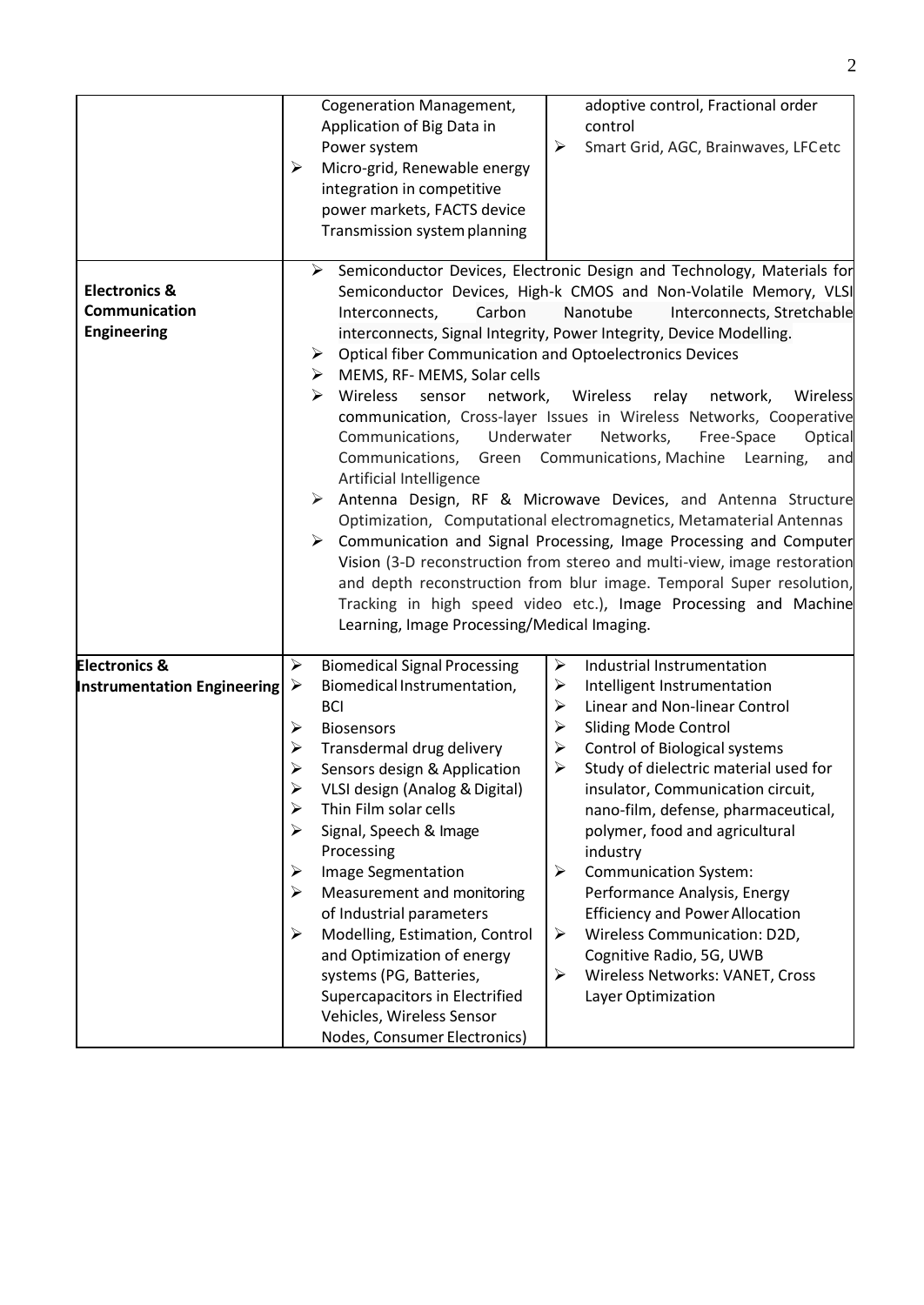| <b>Computer Science and</b>  | $\blacktriangleright$<br>Machine Intelligence<br>➤                             | $\blacktriangleright$<br>Mathematical Imaging And Image                          |  |  |  |  |  |
|------------------------------|--------------------------------------------------------------------------------|----------------------------------------------------------------------------------|--|--|--|--|--|
| <b>Engineering</b>           | Artificial Intelligence                                                        | Analysis                                                                         |  |  |  |  |  |
|                              | <b>Natural Language Processing</b><br>➤                                        | $\blacktriangleright$<br>Image Hashing                                           |  |  |  |  |  |
|                              | $\blacktriangleright$<br><b>Bran Waves Research</b>                            | <b>Shot Boundary Detection</b><br>➤                                              |  |  |  |  |  |
|                              | Artificial Immune Systems<br>➤                                                 | Video Indexing<br>➤                                                              |  |  |  |  |  |
|                              | <b>Semantic Networks</b><br>➤                                                  | <b>VLSI Physical Design Automation</b><br>➤                                      |  |  |  |  |  |
|                              | <b>Information Retrieval</b><br>➤                                              | FPGA Layout<br>➤                                                                 |  |  |  |  |  |
|                              | <b>Digital Geometry</b><br>➤                                                   | Internet of Things<br>➤                                                          |  |  |  |  |  |
|                              | <b>Computational Geometry</b><br>➤                                             | Sensor Technology<br>➤                                                           |  |  |  |  |  |
|                              | <b>Computer Network</b><br>➤                                                   | <b>Speech Processing</b><br>➤                                                    |  |  |  |  |  |
|                              | <b>Communication and Related</b><br>Areas                                      | <b>Cloud Computing</b><br>➤                                                      |  |  |  |  |  |
|                              | $\blacktriangleright$<br>Evolutionary<br>Optimization,                         | $\blacktriangleright$<br>Problem,<br>Value<br>Inverse<br>Eigen                   |  |  |  |  |  |
| <b>Mathematics</b>           | Networking Optimization                                                        | Fractional Integral Equation, Fuzzy                                              |  |  |  |  |  |
|                              | Operation<br>➤<br>Research<br>and                                              | Set Theory                                                                       |  |  |  |  |  |
|                              | Optimization<br>Techniques,                                                    | <b>Computational Fluid Dynamics</b><br>➤                                         |  |  |  |  |  |
|                              | Mathematical<br>Modeling,                                                      | Differential<br>Equations,<br>➤<br>Fractional                                    |  |  |  |  |  |
|                              | Uncertainty Modeling, Fuzzy                                                    | Differential Equations and Function                                              |  |  |  |  |  |
|                              | Logic and Fuzzy Set Theory,                                                    | <b>Differential Equations</b>                                                    |  |  |  |  |  |
|                              |                                                                                |                                                                                  |  |  |  |  |  |
|                              | Seismic Wave Propagation,<br>➤                                                 |                                                                                  |  |  |  |  |  |
|                              | Fuzzy reliability and Fuzzy<br><b>Statistics</b>                               |                                                                                  |  |  |  |  |  |
| <b>Chemistry</b>             |                                                                                | Green synthesis and applications of Organosulphur compounds. Synthesis of        |  |  |  |  |  |
|                              | metal complexes and applications.                                              |                                                                                  |  |  |  |  |  |
|                              | Synthesis of Nanocatalysts and their applications in photochemical and         |                                                                                  |  |  |  |  |  |
|                              | Chemical transformation                                                        |                                                                                  |  |  |  |  |  |
|                              |                                                                                | "Synthesis and Characterization of Fly-ash based nanoaggregates for various      |  |  |  |  |  |
|                              |                                                                                | applications" And "Industrial waste management and its potential utilization".   |  |  |  |  |  |
|                              |                                                                                |                                                                                  |  |  |  |  |  |
|                              |                                                                                | Study of Photoexcited states in different pure solvents and microgeterogenous    |  |  |  |  |  |
|                              | media                                                                          |                                                                                  |  |  |  |  |  |
|                              | Organic<br>Heterogeneous catalysis, Solid<br>phase<br>synthesis,<br>Synthesis, |                                                                                  |  |  |  |  |  |
|                              | nanocatalysis                                                                  |                                                                                  |  |  |  |  |  |
|                              |                                                                                | Synthesis of nanocomposites for dye sensitized solar cells, Photocatalysis Green |  |  |  |  |  |
|                              | facile<br>and                                                                  | methodologies for production of nanomaterials                                    |  |  |  |  |  |
|                              | (nanostructures) and porous materials, noble metal and metal oxide             |                                                                                  |  |  |  |  |  |
|                              |                                                                                | (semiconductor) nanomaterial's for organic transformations, and degradation of   |  |  |  |  |  |
|                              | organic compounds and purification of water, Adsorption/interfacial            |                                                                                  |  |  |  |  |  |
|                              | phenomenon, Development of low cost, synthetic nanoadsorbents and              |                                                                                  |  |  |  |  |  |
|                              | nanocomposites for waste water treatment, waste plastic recycling, Co-         |                                                                                  |  |  |  |  |  |
|                              | processing of petroleum vacuum residue with plastics and biomass, cracking or  |                                                                                  |  |  |  |  |  |
|                              | pyrolysis of biomass, polymer composites and nanocomposites and their          |                                                                                  |  |  |  |  |  |
|                              | applications, Desulfurization, solid waste Management.                         |                                                                                  |  |  |  |  |  |
|                              | ➤<br>B- Physics, Neutrino Physics,                                             | Multiferroics<br>➤                                                               |  |  |  |  |  |
|                              | <b>CP Violation</b>                                                            | ➤<br>Nanomaterials                                                               |  |  |  |  |  |
| <b>Physics</b>               | Solar energy materials, Solar<br>➤                                             | Energy storage materials<br>➤                                                    |  |  |  |  |  |
|                              | Photo Catalysis, Solar Photo-                                                  | Nanoionic resistive switching devices<br>➤                                       |  |  |  |  |  |
|                              | voltaics                                                                       |                                                                                  |  |  |  |  |  |
|                              | Resistive<br>➤<br>memory,<br>devices,                                          |                                                                                  |  |  |  |  |  |
|                              | Semiconductor nanostructure                                                    |                                                                                  |  |  |  |  |  |
| <b>Humanities and Social</b> | ➤<br>Economics:<br>Development                                                 | Post-colonial Literature, Indian writing<br>➤                                    |  |  |  |  |  |
| <b>Sciences</b>              | Economics,<br>International                                                    | in English, Feminist Literature, Cultural                                        |  |  |  |  |  |
|                              | Trade, Regional Development,                                                   | Studies, Literature, Literary Theory,                                            |  |  |  |  |  |
|                              | Political<br>Economy<br>&                                                      | Film Sociology, Comparative                                                      |  |  |  |  |  |
|                              | <b>Agricultural Economics</b>                                                  | literature, Cultural Studies & Media                                             |  |  |  |  |  |
|                              |                                                                                | Studies.                                                                         |  |  |  |  |  |
|                              |                                                                                |                                                                                  |  |  |  |  |  |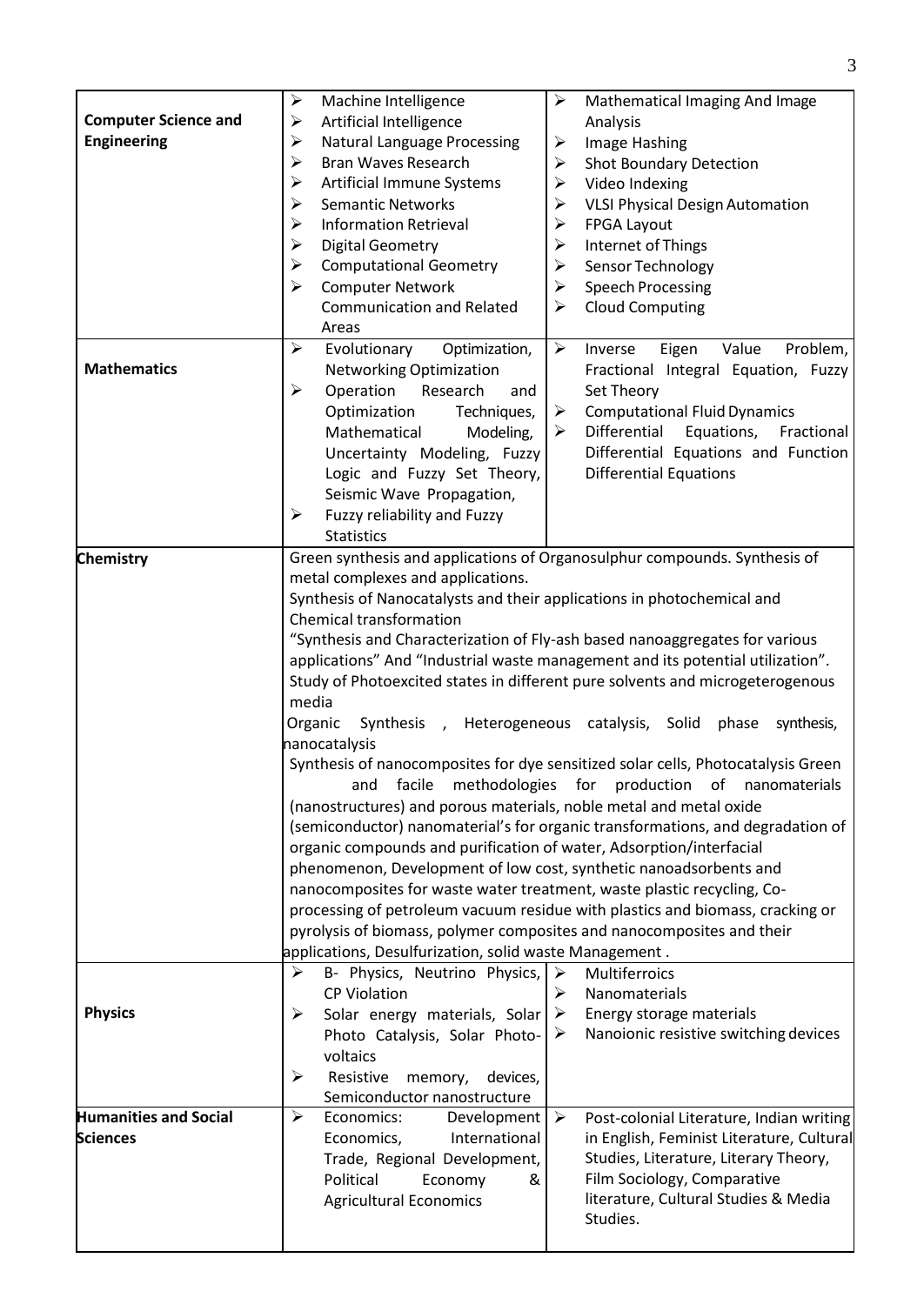| <b>Management Studies</b> | Finance, Marketing, General Management |
|---------------------------|----------------------------------------|
|                           |                                        |

## **ADMISSION GROUP:**

**1**. There are two Groups (A and B) of admission under Ph.D. Program

**GROUP A: Ph.D. Program -** Regular Category who may receive fellowship from the MHRD / CSIR/UGC or any other recognized funding agency

# **Fellowship: As per MHRD / CSIR / UGC guidelines.**

Research Fellowship is available to the scholars who are admitted to Ph.D. programmes in different departments subject to the availability as stipulated by Ministry of Human Resources Development. The award and renewal of the fellowship is as per the guidelines issued by MHRD, from time to time.

### **Eligibility for application in GROUP A:**

1. Students for admission into Ph.D. Programs in Engineering Departments must satisfy one of the following criteria:

> i) M.E./M.Tech. or equivalent in an appropriate area with a minimum CPI of 6.5 (on a 10 point scale) or equivalent (60% of marks). For SC/ST/PwD candidates, a minimum CPI of 6.0 (on a 10 point scale) or equivalent (55% of marks). Candidates with GATE score will be preferred .

#### and

ii) B.E./B.Tech. with an excellent academic record with valid GATE score and with a CPI of at least 8.0 (on 10 point scale) or equivalent (75% of marks). For graduates from IITs/NITs, the minimum CPI requirement is 7.0 (on 10 point scale). For SC/ST/PwD candidates, there is a relaxation of 0.5 CPI or 5% ofmarks.

- 2. Students for admission into the Ph.D. Programs in Science departments must have a Master degree in the relevant discipline ) with a valid GATE / UGC / CSIR / NBHM / NET score for admission with a minimum CPI of 6.5 (on a 10 point scale) or equivalent (60% of marks). For SC/ST/PwD candidates, a minimum CPI of 6.0 (on a 10 point scale) or equivalent (55% of marks) ) with a valid GATE / UGC / CSIR / NBHM / NET score for admission.
- 3. Students for admission into the Ph.D. Programs in Management Studies departments must have a Master's degree in Business Administration or Master's degree in Engineering /Technology with a minimum CPI of 6.5 (on a 10 point scale) or equivalent (60% of marks) or Master degree in other disciplines with a minimum CPI of 6.5 (on a 10 point scale) or equivalent (60% of marks). For SC/ST/PwD candidates, a minimum CPI of 6.0 (on a 10 point scale) or equivalent (55% of marks) . A valid score in NET / GATE/UGC is required for all.
- 4. Students for admission into the Ph.D. Programs in Humanities and Social Sciences (HSS) Department must have a Masters degree in any field with a minimum CPI of 6.5 (on a 10 point scale) or equivalent (60 % of marks) and a valid GATE / UGC / CSIR / NBHM/ NET score for admission. For SC / ST/ PwD candidates, a minimum CPI of 6.0 (on a 10 point scale) or equivalent (55 % of marks) and a valid GATE / UGC / CSIR/ NBHM/ NET score for admission.
- 5. Candidates appearing for final year ME / M.Tech/ MSc/ MA/ MBA are also eligible to apply. However, their final result must be published on or before 16<sup>th</sup> June, 2019.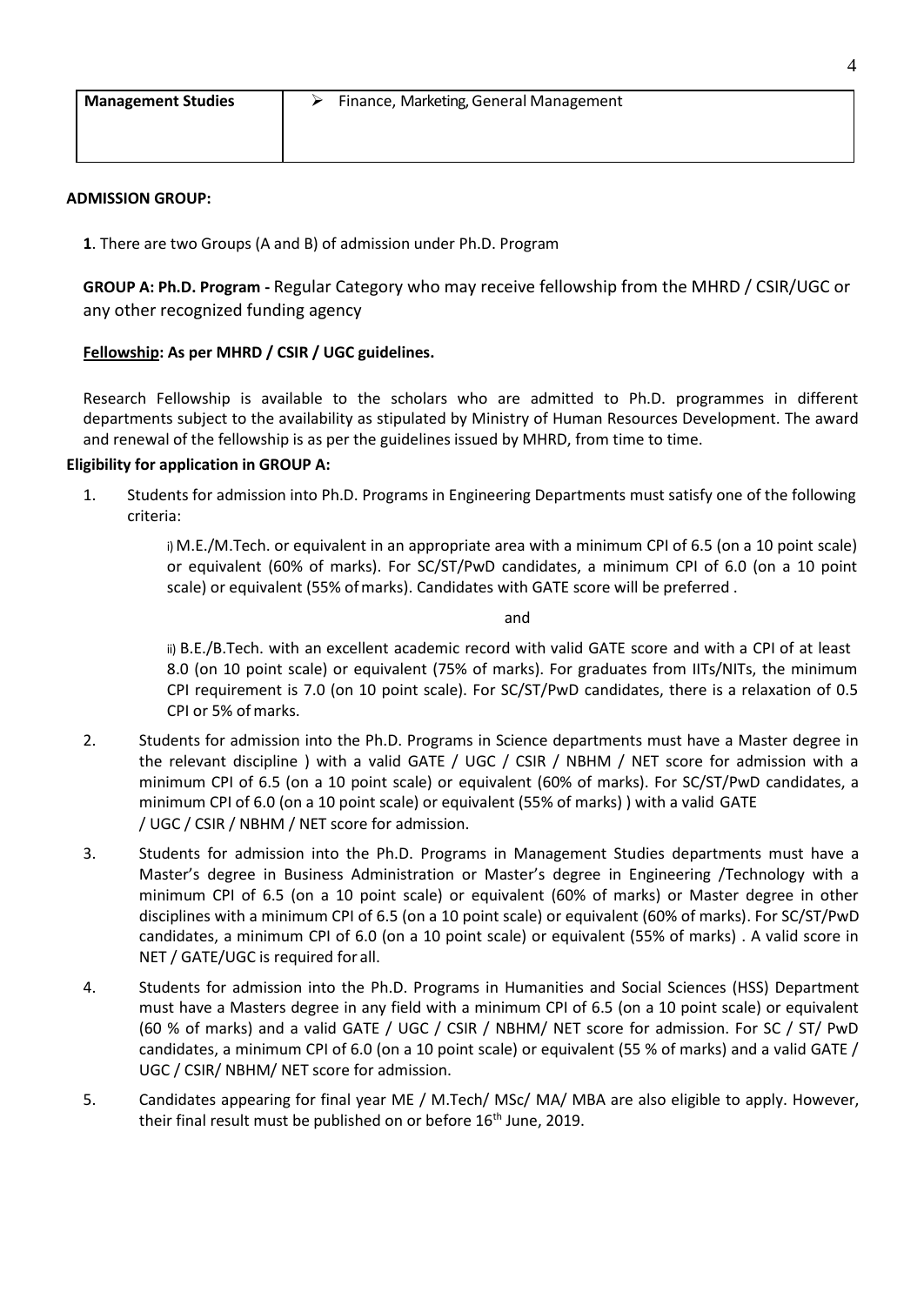## **GROUP B: Ph.D. Program–No financial assistance or stipend by NIT Silchar will be provided for this GROUP.**

Following students will be considered under this GROUP:

- I) REGULAR- The regular students are those who work full-time for their Ph.D. andself-financed.
- II) SPONSORED-who are employed in a Central/State Govt. Departments/PSUs/Reputed Educational Institutes/Research organizations/Reputed Industries for doing research in the Institute on a full-time basis. He / She should have at least two years of working experience in the respective field. The candidate must submit the filled-in sponsorship letter (FORM I) from the employer with the application for admission. He / She shall not be entitled to any financial support from the Institute.
- III) PART-TIME- This category refers to the candidates who are professionally employed personnel. They have to stay in the Institute/around the Institute at least during the period of course work so that they can attend regular classes as per the Institute academic norm. The applicant must be an employee of a State/Central Govt. Departments/PSUs/ Reputed Educational Institutes/Research organizations/Reputed Industries/Faculty under TEQIP III at the time of admission having at least one year experience in the discipline in which admission is sought. No financial assistance shall be provided by the Institute to such students. A No Objection Certificate from the Head of the Institute/Organization, in which he/she is employed, must be enclosed with application in FORM II.
- IV) PROJECT STAFF -This category refers to the candidates who work on sponsored projects in the Institute.
- V) SPONSORED (EXTERNAL REGISTRATION) Candidates employed in R&D organizations / educational Institutes having adequate research facilities. Sponsorship certificate (FORM III) from the Head of the organization where the candidate is employed must be enclosed at the time of application.
- VI) INSTITUTE EMPLOYEES- Employees of NIT Silchar

### **Eligibility for application in GROUP B:**

1. Students for admission into Ph.D. Programs in Engineering Departments must satisfy one of the following criteria:

> i) M.E./M.Tech. or equivalent in an appropriate area with a minimum CPI of 6.5 (on a 10 point scale) or equivalent (60% of marks). For SC/ST/PwD candidates, a minimum CPI of 6.0 (on a 10 point scale) or equivalent (55% ofmarks).

> > and

ii)B.E./B.Tech. with an excellent academic record with valid GATE score and with a CPI of at least 8.0 (on 10 point scale) or equivalent (75% of marks). For graduates from IITs/NITs, the minimum CPI requirement is 7.0 (on 10 point scale). For SC/ST/PwD candidates, there is a relaxation of 0.5 CPI or 5% of marks.

- 2. Students for admission into the Ph.D. Programs in Science departments must have a Master degree in the relevant discipline) with a minimum CPI of 6.5 (on a 10 point scale) or equivalent (60% of marks). For SC/ST/PwD candidates, a minimum CPI of 6.0 (on a 10 point scale) or equivalent (55% of marks) is required.
- 3. Students for admission into the Ph.D. Programs in Management Studies departments must have a Master's degree in Business Administration or Master's degree in relevant disciplines with a minimum CPI of 6.5 (on a 10 point scale) or equivalent (60% of marks). For SC/ST/PwD candidates, a minimum CPI of 6.0 (on a 10 point scale) or equivalent (55% of marks) is required.
- 4. Students for admission into the Ph.D. Programs in Humanities and Social Sciences (HSS) Department must have a Masters degree in any field with a minimum CPI of 6.5 (on a 10 point scale) or equivalent (60 % of marks). For SC / ST/ PwD candidates, a minimum CPI of 6.0 (on a 10 point scale) or equivalent (55 % of marks) is required.
- 5. Candidates appearing for final year ME / M.Tech/ MSc/ MA/ MBA are also eligible to apply. However, their final result must be published on or before  $16<sup>th</sup>$  June, 2019.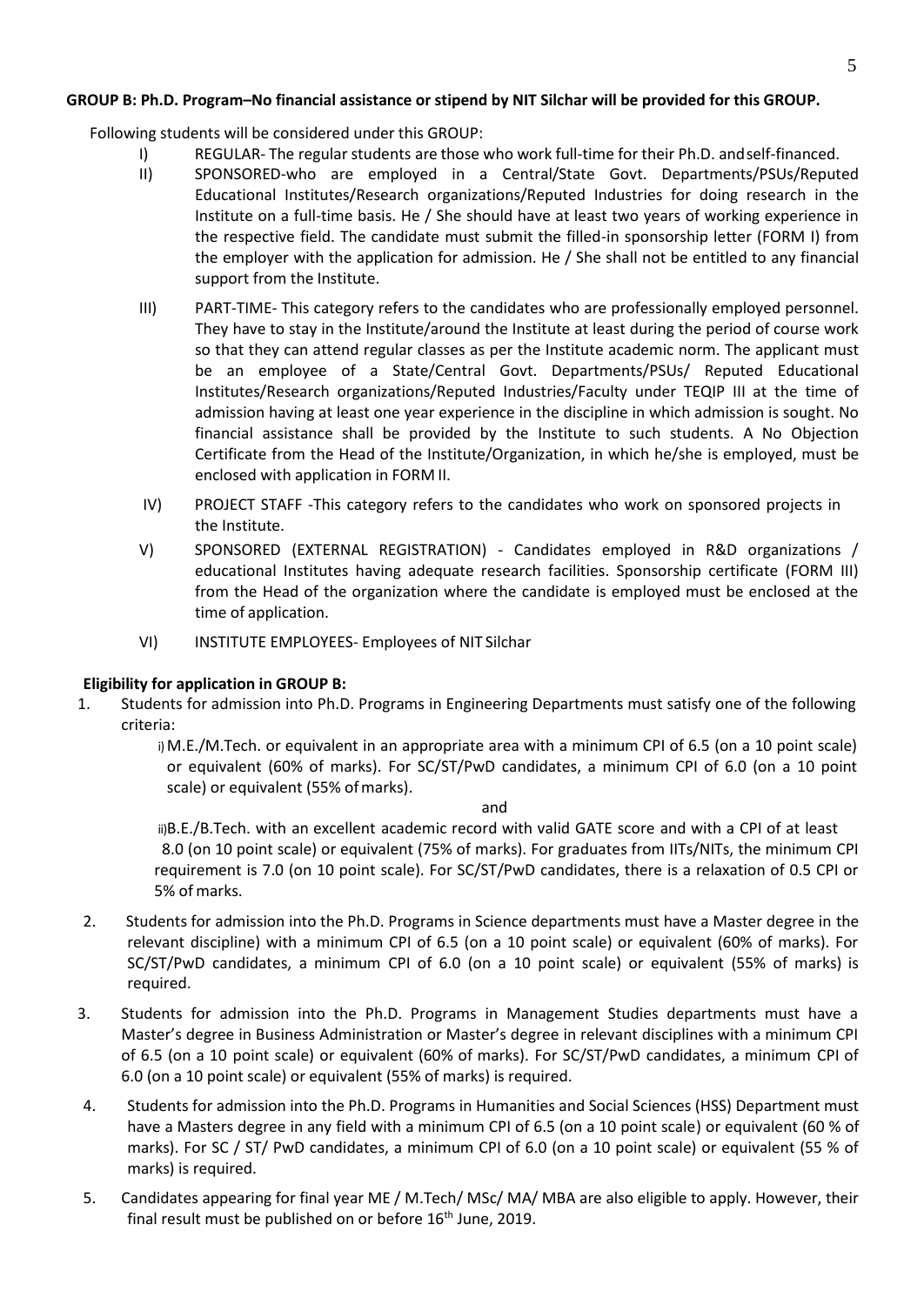# **Downloadable application form** with other relevant papers is available in the Institute's website:

### **[www.nits.ac.in](http://www.nits.ac.in/)**

The filled in and signed Application Form must be accompanied with an Application Fee of Rs**.500**/- (for General/OBC) **OR** Rs.**250**/- (for SC/ST) in the form of crossed Demand Draft (D.D.) in favour of **Director, N.I.T. Silchar**, payable at Silchar; otherwise, the application form will be treated as cancelled.

**Hard copy** of the Application form complete in all respects alongwith original D.D. should reach the **office of Dean (Research and Consultancy), NIT Silchar**, **PIN- 788010 on or before 30th May, 2019 by 5.00 p.m. The subject line of the envelope should be "Application for Ph.D. program-** *Name of the department (applying for)* **-** *Group A / Group B***".**

Scanned copy of the Application form complete in all respects and the D.D. must be emailed to**– [directornits@gmail.com](mailto:directornits@gmail.com) & [deanrcnits@gmail.com](mailto:deanrcnits@gmail.com) on or before 30th May, 2019 by 5.00 p.m. Subject line should be "Application for Ph.D. program-** *Name of the department (applying for)- Group A / Group B***".**

The candidates are advised to give their latest contact nos./e-mail ids in the application form.

The Institute reserves the right to reject any or all applications or it may amend any of the clauses above as per orders of the competent authority/ Government of India.

# **The result will be available in the website. Important Dates:**

| (i)   | Last date of submission of form to the Institute.                                                                                                                             | $\ddot{\cdot}$ | 30 <sup>th</sup> May, 2019.                      |
|-------|-------------------------------------------------------------------------------------------------------------------------------------------------------------------------------|----------------|--------------------------------------------------|
| (ii)  | List of short-listed candidates to be uploaded<br>in the institute website<br>(To be communicated by the department concerned<br>to the students through Institute's Website) | ÷              | 4 <sup>th</sup> June, 2019                       |
| (iii) | Date of written test and Counselling and document<br>verification                                                                                                             | ፡              | 17 <sup>th</sup> and 18 <sup>th</sup> June, 2019 |
| (iv)  | List of provisionally selected candidates<br>to be uploaded in the Institute website<br>(including waitlisted candidates)                                                     | $\mathbf{r}$   | 24 <sup>th</sup> June, 2019                      |
| (v)   | <b>Period of Admission and Registration</b>                                                                                                                                   | $\mathbf{L}$   | 25 <sup>th</sup> and 26 <sup>th</sup> June, 2019 |
| (vi)  | Department wise vacancies available for waitlisted                                                                                                                            |                |                                                  |
|       | candidates                                                                                                                                                                    | $\ddot{\cdot}$ | 26 <sup>th</sup> June, 2019                      |
| (vii) | <b>Admission from waitlisted candidates</b>                                                                                                                                   |                | 28 <sup>th</sup> June, 2019                      |

# **Hostel accommodation is subject to availability.**

The details of specialisations, regulations, and applications form (downloadable) is available in the Institute website **[www.nits.ac.in](http://www.nits.ac.in/).**